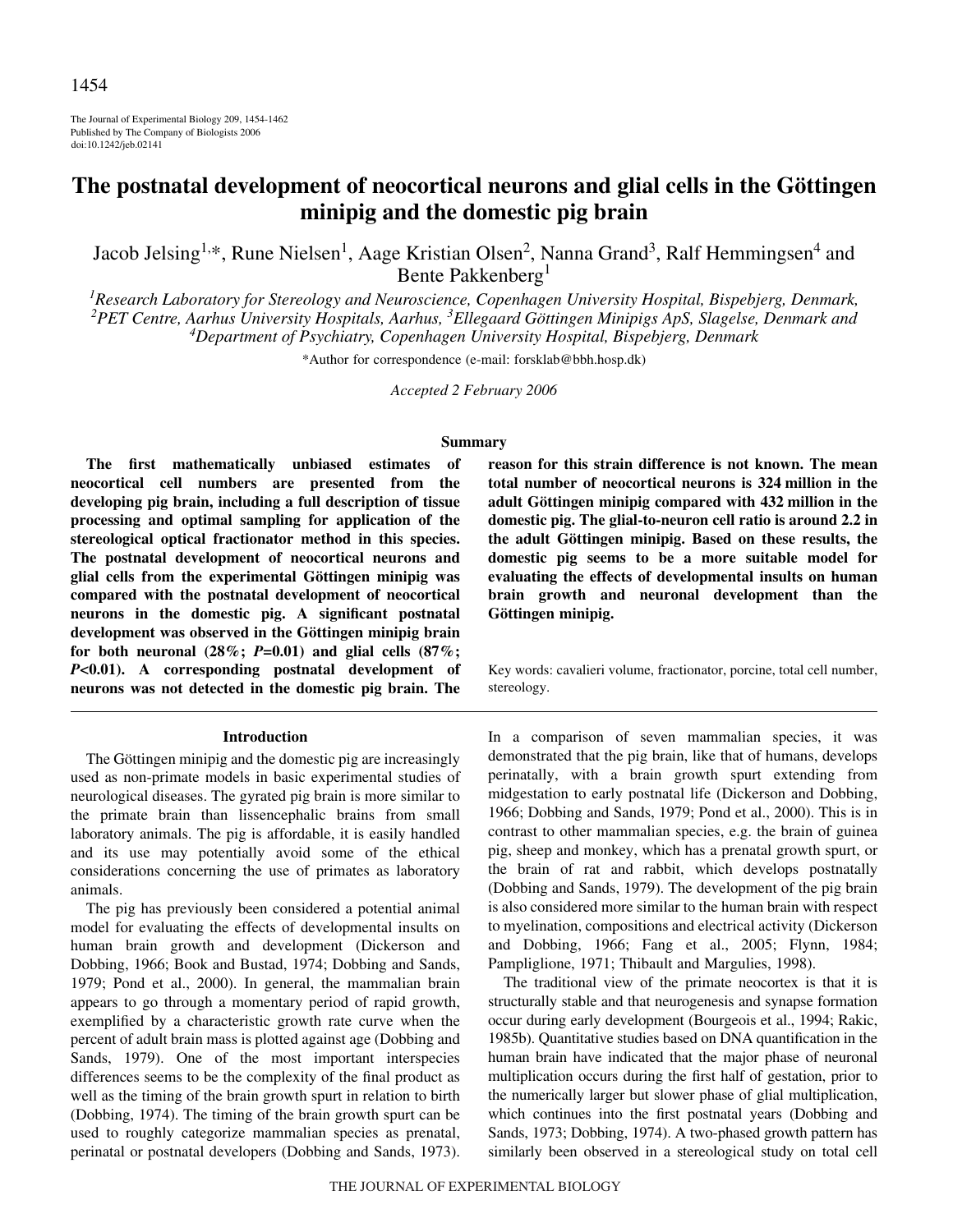numbers in the developing human fetal forebrain (Samuelsen et al., 2003). A clear cell discrimination has, however, not been performed in early fetal life.

In an attempt to further evaluate the pig as a potential model for human brain development and to provide a quantitative structural basis for comparative and experimental studies, a number of quantitative examinations on the neonate and adult pig brain have been initiated. Quantitative data are obtained using assumption-free stereological methods. The methods are designed to describe quantitative parameters without assumptions about shape, size, orientation and distribution of cells in the reference space and are based on established procedures for systematic, uniformly random sampling that are superior in precision compared with results obtained by independent sampling (Gundersen and Jensen, 1987). In the present paper, neocortical cell numbers were obtained using the optical fractionator method (Gundersen, 1986; West et al., 1991). A detailed description of tissue processing and optimal sampling procedures for application in the pig brain is presented.

#### **Materials and methods**

#### *Experimental animals*

# *The Göttingen minipig*

The Göttingen minipig was developed in 1961–1962 at the Institute of Animal Breeding and Genetics of the University of Göttingen (Germany). The present characteristics of the Göttingen minipig, as a small, white miniature pig with good fertility and stable genetics, were obtained as a result of crossbreeding the Minnesota minipig with the Vietnamese potbelly pig and the German Landrace (Bollen and Ellegaard, 1997; Damm Jorgensen, 1998). The Göttingen minipig in Denmark originates from caesarean sections performed on German sows in the early 1990s. The offspring was transferred to a barrier facility and kept in a non-contaminated environment. Only three populations of limited population size exist in the world today.

The Göttingen minipig is an outbred animal, with less than 5% in-breeding (Glodek, 1986). The newborn Göttingen minipig has a body mass of  $\approx$ 350–450 g. Boars become sexually mature at an age of  $3-4$  months, weighing  $6-8$  kg, while sows are sexually mature at an age of  $4-5$  months, weighing  $7-9$  kg. The gestational period is  $112-114$  days and the average litter size is 5–6 animals. The adult mass of the Göttingen minipig, at an age of two years, is 35–40 kg (Bollen and Ellegaard, 1997; Damm Jorgensen, 1998).

The Göttingen minipig of today is not gnotobiotic but is kept in barriers to avoid bacterial contamination and thereby minimize the risk of any influence on research caused by microbiological organisms. Health monitoring is carried out twice a year, based on FELASA (Federation of European Laboratory Animal Science Associations) guidelines.

#### *The domestic pig*

The domestic pigs used in the present study are all crossbreeds between Danish Landrace and Yorkshire. This combination is normally used for production of mother animals.

Danish Landrace is a long and lean breed known for high fertility and good motherhood. The litter size is around 13.5 piglets per litter. The Yorkshire pig has a high lean meat percentage, high daily gain and good meat quality. The mothering characteristics are good, with a litter size of around 12 piglets per litter. The National Committee for pig production mainly organizes The Danish Pig breeding program.

The newborn Landrace/Yorkshire domestic pig has a body mass of  $\sim$ 1.3–1.9 kg. Boars become sexually mature at an age of 6 months, while sows are sexually mature at an age of 7 months. The gestational period is 114 days and the average litter size is 10–14 animals. The adult mass of the domestic pig, at an age of two years, is 200–300 kg (Bollen et al., 2000). In Denmark, most of the domestic pigs are SPF-tested (Specific Pathogen Free) but are not submitted to the same strict control procedures as the Göttingen minipigs.

#### *Experimental set-up*

A total of 10 Göttingen minipigs and 12 domestic pigs were used in the study. All Göttingen minipigs [five neonate polts  $(1-2 \text{ days old})$  and five adult sows  $(1.5-3 \text{ years old})$  were perfusion fixated by a procedure approved by the Danish Animal Research Inspectorate. The pigs were anesthetized with an intramuscular injection  $(1 \text{ ml per } 10 \text{ kg body mass})$  of a mixture of 6.5 ml Narcoxyl®Vet  $(20 \text{ mg ml}^{-1})$ ; Intervet, Denmark), 1.5 ml Ketaminol<sup>®</sup>Vet  $(100 \text{ mg ml}^{-1})$ ; Intervet, Denmark) and 2.5 ml Methadone DAK (19 mg ml<sup>-1</sup>; Nycomed, Denmark) added to one bottle of Zoletil®50 Vet (Virbac Laboratories, France) without additional solvent. The pigs were then placed in a supine position on the operation table and supplied with a lethal dose of Pentobarbital  $(1 \text{ ml kg}^{-1}$  body mass,  $200 \text{ mg ml}^{-1}$ ) before intervention. The deeply 'anesthetized' pigs received a midsternal incision followed by a sternal split. The left cardiac ventricle was punctured by an infusion cannula, the right auricle was cut open, and a transcardial perfusion with  $0.5-2.51$  saline followed by 2.5–7.5 l of 4% paraformaldehyde in 0.15 mol  $l^{-1}$  Sørensen phosphate buffer (pH 7.4) was executed. The procedure took on average 10–15 min. The brain was removed and postfixed for an additional 24 h at  $5^{\circ}$ C in 1% paraformaldehyde.

The domestic pigs  $[six \text{ neonate}$  sows  $(1 \text{ day} \text{ old})$  and six adult sows (3-4 years old)] were euthanized with a lethal injection of Pentobarbital i.v. or with carbon dioxide in a Danish pig slaughterhouse. Following death, the brains were carefully removed from the skull and fixed by immediate immersion in 4% formaldehyde  $(0.15 \text{ mol } l^{-1}$  phosphate buffer, pH 7.4) for at least two weeks.

#### *Tissue processing*

The cerebral hemispheres were divided medially through the corpus callosum, and the left or right hemisphere was selected randomly before dehydration and infiltration in paraffin (Fig. 1A,B). The hemispheres were placed in a container with the midsagittal surface facing down, embedded in blocks of paraffin and sectioned into coronal series of  $40 \mu$ m-thick sections on a Leica microtome (Fig. 1B,C). Satisfactory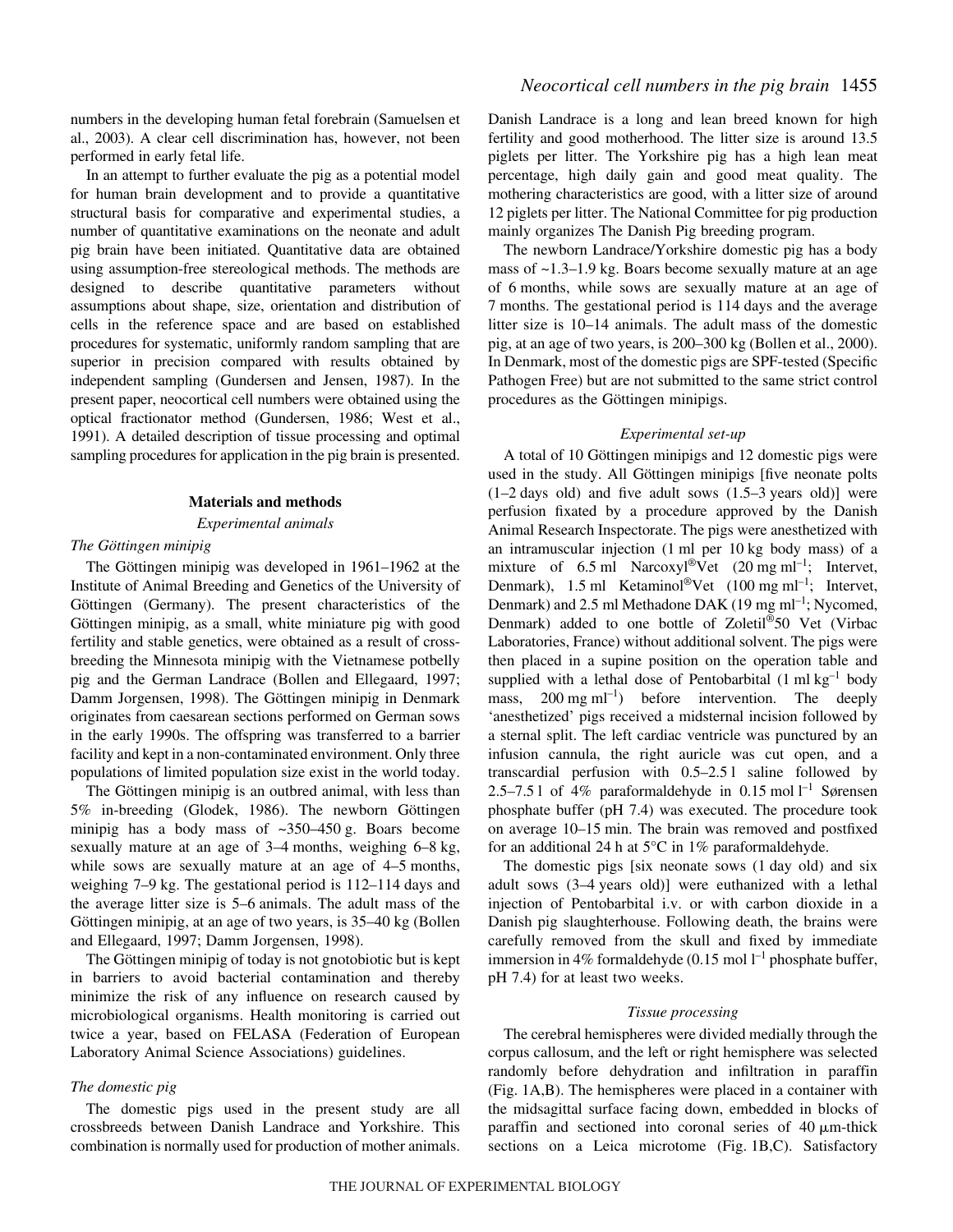# 1456 J. Jelsing and others

adhesion of the thick sections to glass slides was obtained using Superfrost Plus glass slides primed with a chromalun–gelatin solution (Feinstein et al., 1996). A predetermined fraction of the  $40 \mu$ m-thick sections was sampled using moist filter paper and carefully rolled onto 40°C preheated primed slides covered by a thin layer of distilled water. The sections were dried overnight at 37°C and a final selection of slides was subsequently stained with Giemsa.

# *Stereological techniques*

Estimates of neocortical cell numbers were obtained using the optical fractionator method (Fig. 1). The optical fractionator combines two stereological principles: the optical disector for counting particles and the systematic uniform sampling scheme of the fractionator (Gundersen, 1986; West et al., 1991). The optical fractionator involves counting particles with optical disectors in a uniform random systematic sample that constitutes a known volume fraction of the region being analyzed. This is achieved by counting cells on a known fraction of sections (ssf; Fig. 1D), under a known fraction of

A B C

B

the sectional area of the region (asf; Fig. 1E) in a known fraction of the thickness of a section (*hsf*; Fig. 1G). The total numbers of neocortical cells are estimated by multiplying the numbers of cells counted  $(\Sigma Q^-)$  with the inverse sampling fractions. Finally, the bilateral cell number can be estimated by multiplying the unilateral number by two.

$$
N_{\text{total}} = (1/ssf) (1/ssf) (1/hsf) \Sigma Q^{-2} . \tag{1}
$$

The optical disector may be considered as a threedimensional probe, generated with the aid of a microscope with a high numerical aperture (NA=1.4) and an oil immersion objective, in which it is possible to observe thin focal planes in relatively thick sections (Fig. 1G). A counting frame with 'exclusion' and 'inclusion' lines is superimposed on the magnified image of the tissue on a computer screen, and the orientation in the *z*-axis is measured with a digital microcator with a precision of  $0.5 \mu m$ . The purpose of 'exclusion' and 'inclusion' lines of the counting frame is to exclude edge effects arising from sub-sampling (Gundersen, 1978). Similarly, upper and lower guard zones protect the counting frame to prevent



THE JOURNAL OF EXPERIMENTAL BIOLOGY

Fig. 1. The optical fractionator sampling scheme. The cerebral hemispheres were divided medially (A), and the left or right hemisphere was selected systematically randomly before dehydration and infiltration in paraffin (B). The hemispheres were sectioned exhaustively into  $40 \mu m$ thick coronal sections (C), from which a predetermined fraction, the section sampling fraction (*ssf*), was sampled systematically randomly (D) and subsequently stained with Giemsa. Optical disectors were positioned systematically randomly on each of the sampled sections at regular predetermined *x*,*y*-positions (E,F). The area of the counting frame of the disector to the area associated with each *x*,*y*-step represents the area sampling fraction (*asf*). Counts were performed in all optical disectors hitting the structure of interest (E,F). Cellular nuclei were counted by moving the counting frame through a continuous stack of thin optical planes inside the section (G). The height of the disector  $(h_{dis})$  relative to the height of the section (*t*) represents the height sampling fraction (*hsf*). The disector is protected by upper and lower guard zones.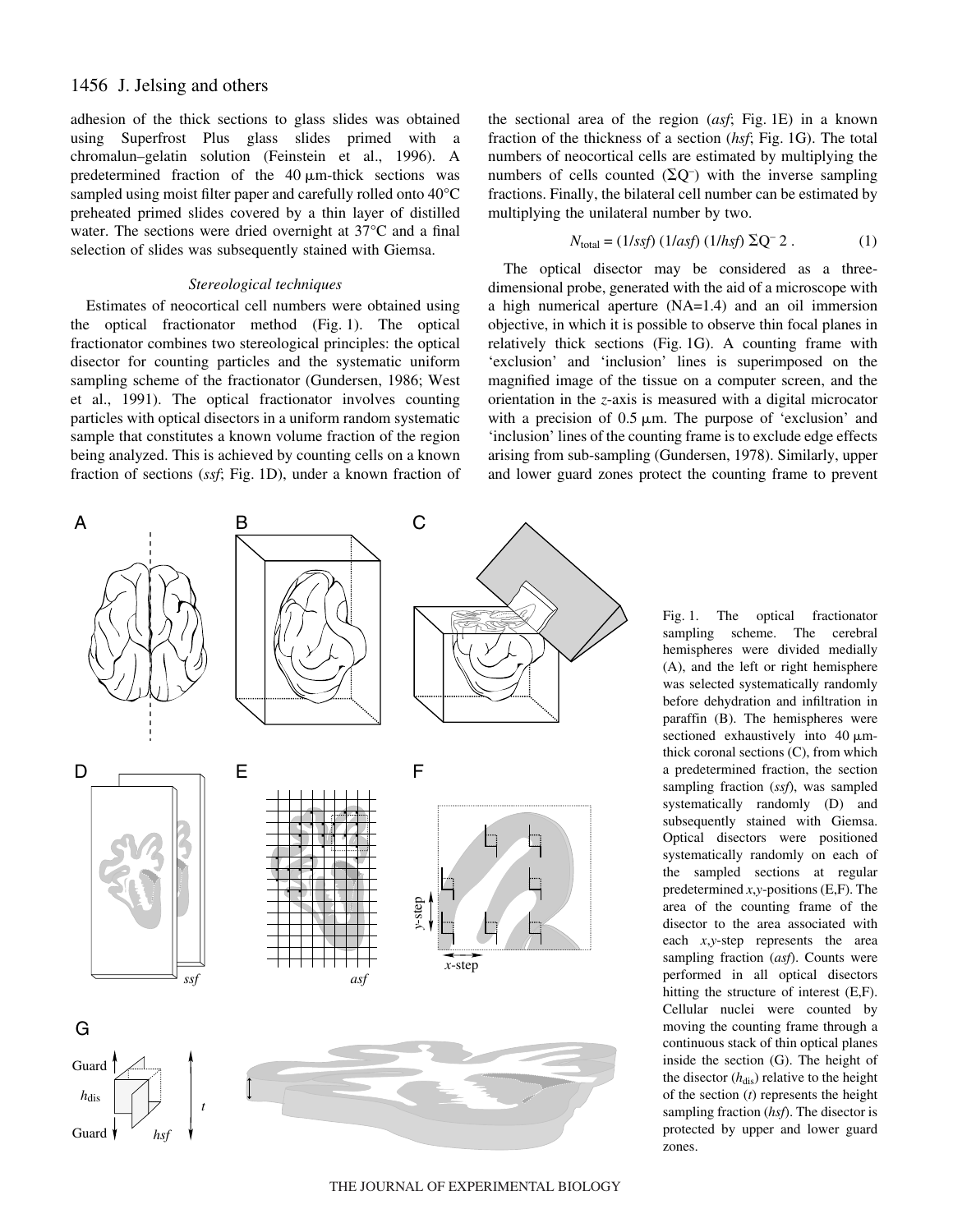|                   | BA<br>$(\mu m)$ | 1/ssf | $\Sigma$ sect | a(frame)<br>$(\mu m^2)$ | Step size<br>$(x,y)$ ( $\mu$ m) | 1/asf | $\Sigma$ dis | $h_{\text{dis}}$<br>$(\mu m)$ | $t_{\rm O}$<br>$(\mu m)$ | 1/hsf | $\Sigma Q^-$ <sub>neu</sub> | $\Sigma Q_{\text{glial}}^-$ |
|-------------------|-----------------|-------|---------------|-------------------------|---------------------------------|-------|--------------|-------------------------------|--------------------------|-------|-----------------------------|-----------------------------|
| Göttingen minipig |                 |       |               |                         |                                 |       |              |                               |                          |       |                             |                             |
| Neonate           | 40              | 50    | $11 - 13$     | 749                     | 1600                            | 3417  | 172          | 15                            | 39.1                     | 2.6   | 253                         | 383                         |
| Adult             | 40              | 100   | $11 - 12$     | 2497                    | 2600                            | 2707  | 168          | 20                            | 37.7                     | 1.9   | 289                         | 337                         |
| Domestic pig      |                 |       |               |                         |                                 |       |              |                               |                          |       |                             |                             |
| Neonate           | 40              | 100   | $8 - 9$       | 999                     | 1800                            | 3242  | 141          | 15                            | 38.4                     | 2.6   | 260                         | –                           |
| Adult             | 40              | 200   | $7 - 8$       | 2706                    | 2800                            | 2896  | 137          | 25                            | 37.9                     | 1.5   | 235                         | –                           |
|                   |                 |       |               |                         |                                 |       |              |                               |                          |       |                             |                             |

Table 1. *The fractionator sampling parameters, mean values*

Abbreviations: BA, block advance; *ssf*, section sampling fraction;  $\Sigma$ sect, number of sections; *a(frame)*, area of counting frame;  $\Sigma$ dis, number of disectors hitting neocortex;  $h_{dis}$ , disector height;  $t_{Q}$ , q-weighted section thickness; *hsf*, height sampling fraction;  $\Sigma Q_{neu}$ , number of neurons counted;  $\Sigma Q_{\text{glial}}$ , number of glial cells counted.

The *a(frame)* for glial cell estimations in adult Göttingen minipigs was 50% of the original frame.

bias as a consequence of loss of cells close to the section surfaces (Fig. 1G). All cells that come into focus within the frame and are not in focus at the uppermost position are counted as the focal plane is moved through the section. All cell counts were obtained using a BH-2 Olympus microscope and CAST-GRID software (Olympus, Ballerup, Denmark).

### *Counting criteria*

The cells were identified as neurons if they had a combination of dendritic processes, a Giemsa-positive cytoplasm, a clearly defined nucleus with a pale and homogeneous nucleoplasm and a dark and condense centrally located nucleolus. The nucleus was used as the counting item, and around 250 neuronal nuclei were counted per brain  $(\Sigma Q_{\text{neu}})$ ; Table 1). The glial cells were usually smaller and identified by the absence of a Giemsa-positive cytoplasm, the presence of heterochromatin clumps within the ovoid or irregularly shaped nucleus and the lack of a clearly identifiable nucleolus. Also here, the nucleus was used as the counting item, and an average of 360 glial nuclei were counted per brain ( $\overline{\text{Q}}\text{Q}^-_{\text{glial}}$ ; Table 1). No differentiation was made between astrocytes, oligodendrocytes or microglia. Endothelial cells were easily recognized by their dark and elongated nucleus and were excluded from all counts.

## *The section sampling fraction*

A sampling scheme was designed based on systematic uniform random sampling (SURS) to ensure that all parts of the neocortex had an equal probability of being sampled. Based on a pilot study, every 50th or 100th section was sampled from the neonate and adult Göttingen minipig brain, respectively, whereas every 100th or 200th section was sampled from the domestic pig (Table 1). The first section was selected randomly using a random number within the sampled section period. In the event of poor technical quality, e.g. due to the presence of folds or breaks, the subsequent section was sampled instead. Extra sections were also sampled to circumvent potential damage of sections during staining procedures. These deviations are of no consequence to the results, provided the overall sampling scheme is maintained. The section fraction

represents the section sampling fraction (*ssf*) and provided 11–13 sections for final quantitative analyses in the Göttingen minipig and 7–9 sections in the domestic pig.

# *The area sampling fraction*

In each of the sampled sections, counts of neurons or glial cells were made with optical disectors at regular predetermined *x*,*y* positions in the neocortex. The neocortex was defined as the isocortex and mesocortex. Again, the first disector was positioned randomly within the first *x*,*y* interval by the CAST-GRID software. The area of the counting frame of the disector, *a(frame)*, is known relative to the area associated with each *x*,*y*-step. The area of the sampling fraction (*asf*) is accordingly:

$$
asf = a(frame) / a(x, y-step).
$$
 (2)

In a pilot study, the step length between disectors was adjusted to provide approximately 150 disectors in each brain. Subsequently, the frame area and height of the disector were adjusted to obtain 1–2 particles per disector (see below).

# *The height sampling fraction*

The height of the disector  $(h_{dis})$  should be known relative to the thickness (*t*) of the section. To prevent bias as a consequence of loss of cells, the disector is guarded by upper and lower guard zones. The size of the guard zones depends upon the size of the particles counted. For neocortical neurons it should usually be at least  $5 \mu m$  in the top and bottom of the section. To compensate for potential deformation of the sections in the *z*-axis, the height sampling fraction (*hsf*) depends on the  $Q^-$  weighted mean section thickness  $(\bar{t}_Q^-)$ :

$$
hsf = h_{dis} / \bar{t}_{Q}, \qquad (3)
$$

$$
\bar{t}_{Q^-} = \sum (t_i q_{\bar{i}}) / \sum (q_{\bar{i}}) , \qquad (4)
$$

where  $t_i$  is the local section thickness centrally in the *i*th counting frame with a disector count of  $q_i$  (Dorph-Petersen et al., 2001).

#### *Volume estimates*

The systematic uniform random placement of disectors in the fractionator design was used to estimate volumes in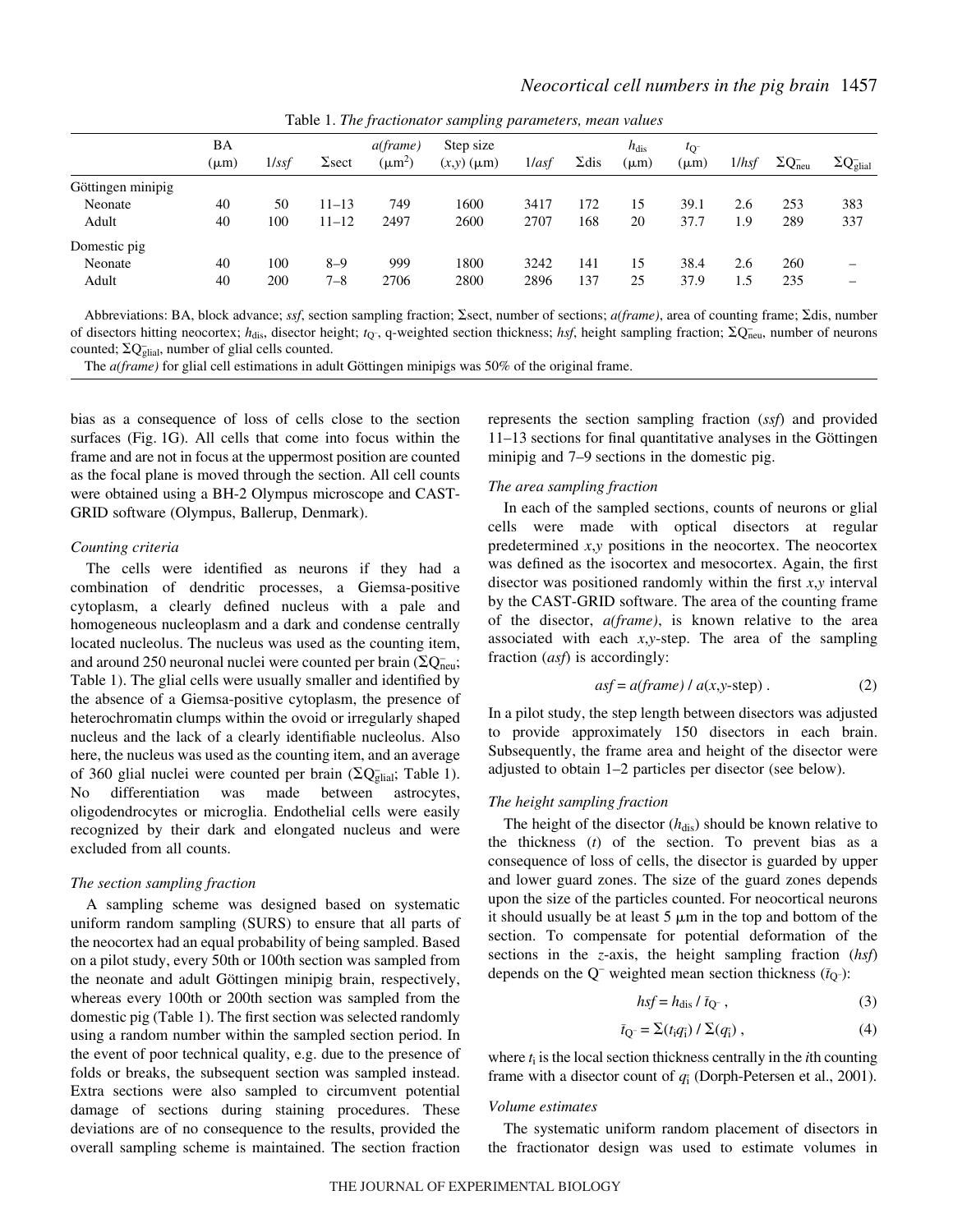# 1458 J. Jelsing and others

| $\boldsymbol{N}$  |   | Body mass<br>(kg) | <b>Neocortex</b><br>volume<br>Brain mass<br>$\text{cm}^3$ )<br>(g) |             | Mean CE<br>volume | Neocortical<br>neurons<br>$(\times 10^6)$ | Mean CE<br>neurons | Neocortical<br>glial cells<br>$(\times 10^6)$ | Mean CE<br>glial cells |  |
|-------------------|---|-------------------|--------------------------------------------------------------------|-------------|-------------------|-------------------------------------------|--------------------|-----------------------------------------------|------------------------|--|
| Göttingen minipig |   |                   |                                                                    |             |                   |                                           |                    |                                               |                        |  |
| Neonate           |   | 0.56(0.081)       | 27.8 (0.037)                                                       | 1.75(0.057) | 0.049             | 252.5(0.11)                               | 0.065              | 381.9 (0.10)                                  | 0.053                  |  |
| Adult             |   | 37.9(0.11)        | 79.0 (0.077)                                                       | 9.01(0.11)  | 0.052             | 323.8 (0.093)                             | 0.064              | 714.2(0.12)                                   | 0.057                  |  |
| $P$ -value        |   |                   |                                                                    |             |                   | 0.01                                      |                    | < 0.01                                        |                        |  |
| Domestic pig      |   |                   |                                                                    |             |                   |                                           |                    |                                               |                        |  |
| Neonate           | 6 | 214.5(0.30)       | 29.4(0.16)                                                         | 3.64(0.098) | 0.060             | 424.8(0.13)                               | 0.067              |                                               |                        |  |
| Adult             | 6 | 212-217           | 134.0(0.11)                                                        | 17.2(0.083) | 0.051             | 432.1 (0.046)                             | 0.068              |                                               |                        |  |
| $P$ -value        |   |                   |                                                                    |             |                   | 0.76                                      |                    |                                               |                        |  |

Table 2. *Litter parameters and major estimated quantities*

Mean  $CE = \sqrt{mean(CE^2)}$ . For calculation of CE for cell number and volume, see Table 3. The inter-individual variability in each group is shown in parentheses as coefficient of variability (CV=s.d./mean). Volume estimates are from shrunken paraffin-embedded tissue and should not be compared with fresh brain volumes.

accordance with the unbiased principles of the Cavalieriestimator:

$$
V_{\text{neo}} = 2 \Sigma P a(p) t k , \qquad (5)
$$

where  $\Sigma P$  is the number of frame upper-corner-points hitting the neocortex,  $a(p)$  is the *x*,*y*-step area, *t* is the block or microtome advance and *k* is the section sampling fraction. Note that estimated volumes are not used for the estimation of total cell number; the fractionator estimates of total cell number are independent of the containing volume and its shrinkage and deformation.

#### *Statistical analyses and estimation of precision*

The differences between means were analyzed using an unpaired two-tailed Student's *t*-test. Group variability is shown in parentheses as the coefficient of variation (CV=s.d./mean) (Table 2). The precision of the estimate of the total cell number in each subject was estimated as the coefficient of error (CE=s.e.m./mean), caused by sampling error related to the counting noise, the systematic uniform random sampling and variances in section thickness (Table 3). The precision of an

individual estimate is related to the uniformity of the distribution of particles being counted and the amount of sampling that has been performed (Table 3). The sampling was considered optimal when the observed variance of the individual estimate,  $CE^2$ , was less than half the observed interindividual variance,  $CV^2$ .

#### **Results**

The total number of neocortical neurons in the Göttingen minipig brain increases from  $\sim$ 253 million at birth to  $\sim$ 324 million in adulthood (Table 2, Fig. 2A). This significant (*P*=0.01) 28% difference demonstrates a pronounced postnatal development of neurons in the Göttingen minipig brain. A significant postnatal development is also observed for neocortical glial cells (*P*<0.01), increasing from  $\sim$ 382 million in the neonate to  $\sim$ 714 million glial cells in the adult Göttingen minipig, an 87% difference (Table 2; Fig. 2B). The glial-to-neuron ratio changes accordingly from 1.5 to 2.2. The total brain mass increases almost threefold from a mean of 27.8 g at birth to 79.0 g as adult. Meanwhile,



Fig. 2. The postnatal development of neocortical cell numbers in the Göttingen minipig and the domestic pig brain. Total neuron number (A) and total glial cell number (B) in the Göttingen minipig. Total neuron number in the domestic pig (C).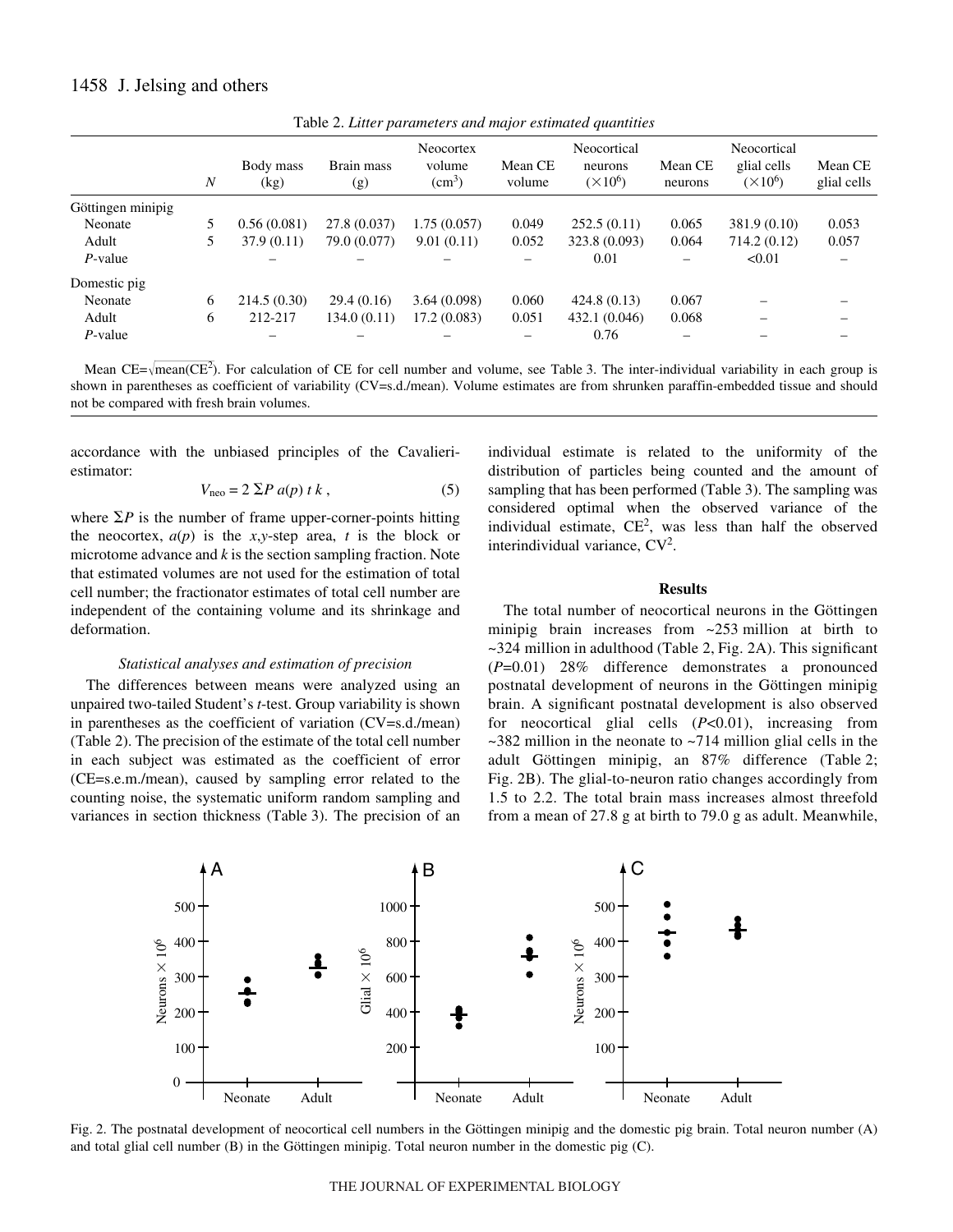the proportional increase of neocortex volume is more than 500% (Table 2).

A corresponding postnatal development of neocortical

Table 3. *How to estimate the coefficient of error (CE) of the estimate in an individual animal*

| Section no.                       | Q-    | Α<br>$Q_i^- \times Q_i^-$ | B<br>$Q_i^- \times Q_{i+1}^-$ | C<br>$Q_i^- \times Q_{i+2}^-$ |
|-----------------------------------|-------|---------------------------|-------------------------------|-------------------------------|
| 1                                 | 14    | 196                       | 224                           | 308                           |
| 2                                 | 16    | 256                       | 352                           | 288                           |
| 3                                 | 22    | 484                       | 396                           | 506                           |
| 4                                 | 18    | 324                       | 414                           | 216                           |
| 5                                 | 23    | 529                       | 276                           | 552                           |
| 6                                 | 12    | 144                       | 288                           | 312                           |
| 7                                 | 24    | 576                       | 624                           | 528                           |
| 8                                 | 26    | 676                       | 572                           | 884                           |
| 9                                 | 22    | 484                       | 726                           | 748                           |
| 10                                | 33    | 1089                      | 1122                          | 462                           |
| 11                                | 34    | 1156                      | 476                           |                               |
| 12                                | 14    | 196                       |                               |                               |
| Σ                                 | 258   | 6110                      | 5470                          | 4778                          |
| VAR <sub>NOISE</sub> <sup>a</sup> | 258   |                           |                               |                               |
| VAR <sub>SURS</sub> b             | 1.89  |                           |                               |                               |
| $CE(t)^c$                         | 0.007 |                           |                               |                               |
| $CE(\Sigma Q^-)^d$                | 0.062 |                           |                               |                               |
| $CE(N)^e$                         | 0.063 |                           |                               |                               |

The precision, CE, of a fractionator estimate is a function of three independent factors: the noise variance  $(VAR_{NOISE})$ , the systematic uniform random sampling variance  $(VAR<sub>SURS</sub>)$  and the variance attributable to variations in section thickness [CE(*t*)](see also West and Gundersen, 1990; West et al., 1991; West et al., 1996).

<sup>a</sup>VAR<sub>NOISE</sub> is the uncertainty' in the estimate that comes from disector counts *within* a section and is equal to  $\overline{\Sigma Q}$ .

<sup>b</sup>VAR<sub>SURS</sub> is the 'uncertainty' in the estimate that arises due to sampling *between* sections, i.e. because repeated estimates based on different sets of sections may vary. The VAR<sub>SURS</sub> is calculated using a prediction model that takes into account the systematic nature of the sampling (Gundersen et al., 1999):  $VAR<sub>SURS</sub>$ = [3(A–Noise)–4B+C]/240. For calculation of A, B and C, see columns above. When one uses more than 5–10 sections for a biological estimate, the SURS variance is usually negligible relative to the Noise variance. The denominator is a constant (Gundersen et al., 1999).

<sup>c</sup>CE(*t*)=[s.d.(*t*)/( $\sqrt{n}$ )](1/*x*), where *t* is the mean section thickness in each section measured with the digital microcator, *n* is the number of sections and  $\bar{x}$  is the mean section thickness between all sections. The  $CE(t)$  usually contributes less than  $1\%$  to the overall estimator variance and can be ignored in most studies where section homogeneity is high.

<sup>d</sup>The total sampling variance,  $CE(\Sigma Q^-)$ , is calculated as:  $\sqrt{\text{VAR}_{\text{NOISE}} + \text{VAR}_{\text{SURS}}}/\Sigma Q^{-}$ .

e The total CE for the final estimate, CE(*N*), is eventually calculated as:  $\sqrt{CE^2(\Sigma Q^-)+CE^2(t)}$ .

From the calculations above (a–e), it is obvious that the CE(*N*) for all practical purposes may be considered a function of the NOISE variance. If one wants to reduce the CEs of the individual estimates further, this would, in this example, be achieved most effectively by sampling more on the sections already in the series.

neurons is not observed in the domestic pig brain. The domestic pig has ~425·million neocortical neurons at birth and  $\sim$ 432 million in adulthood (Table 2; Fig. 2C), which is  $\sim$ 35% more than in the adult Göttingen minipig neocortex (*P*<0.01). The number of neocortical glial cells was not estimated. The total brain mass increases from a mean of  $29.4$  g at birth to 134.0 g as adult. The postnatal proportional increase in neocortex volume is, by comparison, close to 500% (Table 2).

#### **Discussion**

With the principal aim to evaluate the pig as a potential animal model for human brain development, a comparative study has been performed to evaluate the postnatal development of neocortical cell numbers in the experimental Göttingen minipig and the domestic pig brain. It is demonstrated that the cellular development in the Göttingen minipig brain is incomplete at term and that both neocortical neuron and glial cell numbers increase significantly from time of birth to adulthood. By contrast, the neocortical development of neurons in the domestic pig seems to be fully established at birth. An explanation for this strain difference is not at hand.

A rapid development of the brain prior to the general body growth seems to be characteristic for all mammals. Differences between species are related to the gestational time of major cellular multiplication, the developmental stage at birth and the complexity of the final product (Dobbing, 1974). At the time of birth, the human brain constitutes around 23% of its adult mass, and in the first two postnatal years it increases rapidly to around 75% of its adult mass (Dobbing, 1974). In comparison, the brain of the closely related macaque monkey constitutes almost 65% of its adult mass at birth (Dobbing, 1974). The pig brain constitutes around 25% of its adult mass at birth and seems in this aspect to be more similar to that of humans (Dickerson and Dobbing, 1966). The pig is also considered a perinatal brain developer, like human, and several studies have shown a good correspondence to the developing human brain with respect to myelination, compositions and electrical activity (Dickerson and Dobbing, 1966; Pampliglione, 1971; Fang et al., 2005; Flynn, 1984; Thibault and Margulies, 1998). Accordingly, the pig has been considered an appropriate model for human brain development (Dickerson and Dobbing, 1966; Book and Bustad, 1974; Pond et al., 2000).

The present study demonstrates different developmental patterns in the neocortex of two strains of pigs. A significant postnatal development of neuron and glial cells is observed in the Göttingen minipig, whereas the adult number of neurons is established at birth in the domestic pig. This difference in cell number is not represented by a corresponding difference in relative brain mass of the neonates. The brain constitutes 35% of its adult mass in the Göttingen minipig and 22% in the domestic pig, whereas the relative growth of neocortical volume is close to 500% in both strains. The differences can by explained neither by differences in the stereological sampling or counting procedures (see below) nor the different tissue processing. Both fixation methods provided adequate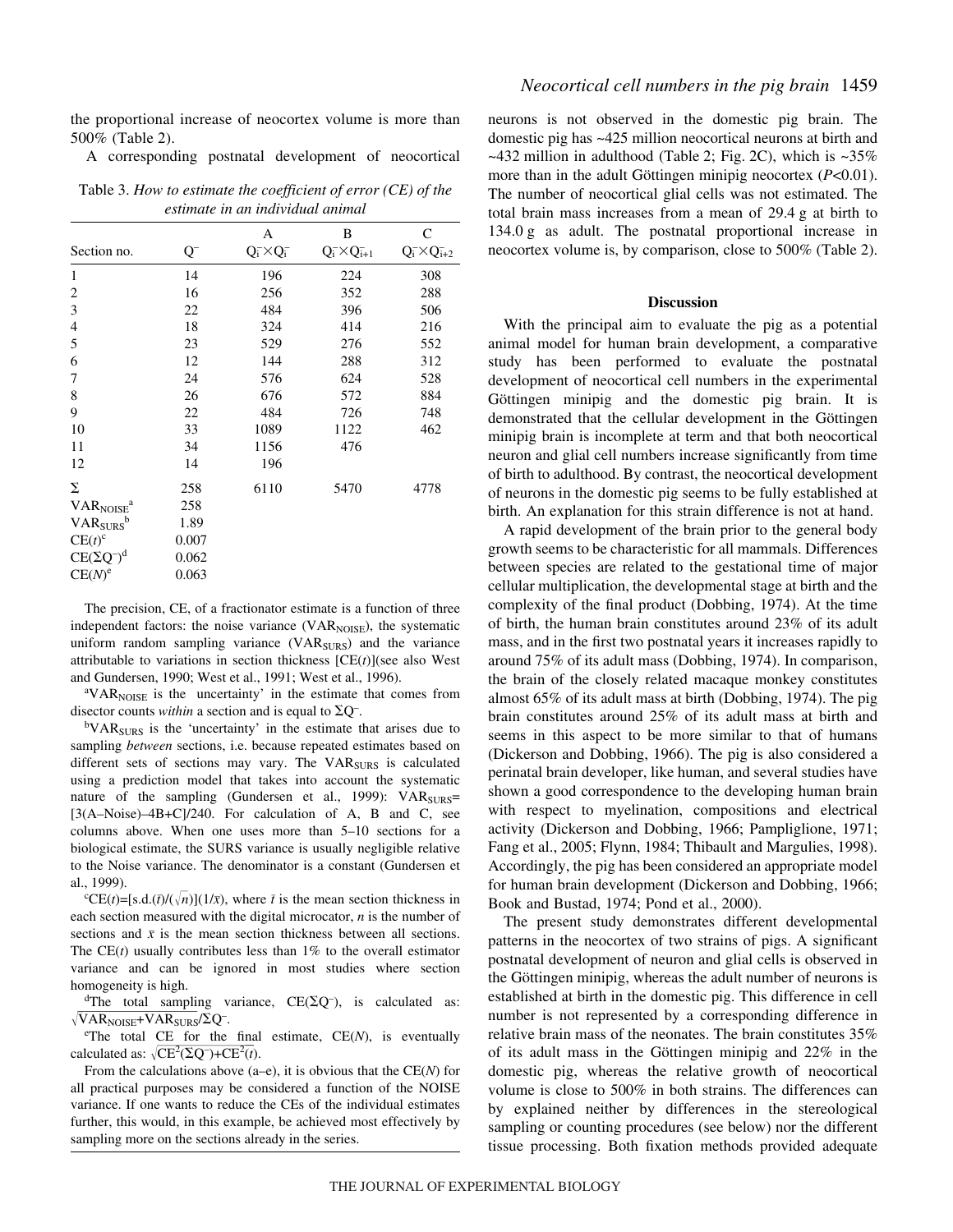histological sections with no clear difference in cellular morphology. No clinical data corroborate the observed difference; the gestational period is the same and birth mass and behavior is more or less identical in both strains. However, the results do substantiate that strain differences should be considered in future experimental studies using the pig brain and exemplifies the need for a full designation of the specific strain used.

Based on the results, the domestic pig seems to be a more proper model for evaluating the effects of developmental insults on the human brain than the Göttingen minipig. Even though recent developments have made it possible to unambiguously demonstrate that new neurons are added to the adult primate neocortex as well as to other mammal brains (Gould et al., 1999; Gould et al., 2001; Gould and Gross, 2002), it is still generally accepted that most neurogenesis in monkeys (Rakic and Sidman, 1968; Sidman and Rakic, 1973; Rakic, 1974; Rakic, 1978; Rakic, 1985a; Rakic, 1985b; Rakic, 1988) and humans (Dobbing and Sands, 1973; Dobbing, 1974; Samuelsen et al., 2003) is completed at midgestation or at least before term. The rate of neurons added to the neocortex in adulthood has no relative influence on the total neocortical neuron number when compared with the rate of multiplication during early development (Gould et al., 2001). Furthermore, recent stereological results from our laboratory reveal that the total number of neurons in the cortical plate of human newborns equals the total number in adults (Larsen et al., in press). These results definitively refute previous results demonstrating a major postnatal neurogenesis in humans (Shankle et al., 1998; Shankle et al., 1999). Regrettably, glial cells were not estimated in the domestic pig. Results from one neonate and one adult domestic pig (not presented) do indicate a prenatal development in glial cell number similar to the postnatal increase observed in the Göttingen minipig. Further studies on several postnatal ages are considered valuable in order to describe the growth slope of neuronal increase in the Göttingen minipig.

The Göttingen minipig and the domestic pig have also been considered as useful non-primate models for a number of human neurological diseases (McClellan, 1968; Douglas, 1972). However, although several neuroanatomical studies have been performed, the documentation of pig brain anatomy, connectivity and function is still incomplete. Quantitative information of cell numbers based on systematic sampling procedures has been limited to subcortical areas, e.g. the hippocampus (Holm and West, 1994) and the subthalamic nucleus (Larsen et al., 2004). Here, we present the total number of neocortical neurons in two strains of pigs. In the adult Göttingen minipig, the neocortex contains 324-million neurons, whereas the domestic pig brain contains 432 million neocortical neurons. This 33% strain difference in neocortical neuron number was not an unexpected finding considering the general relationship between body size and neuron number (for a review, see Williams and Herrup, 1988). The total number of neocortical neurons has also been estimated in a number of other species. There are  $\sim$ 3 million neocortical neurons in the

mouse brain (Bonthius et al., 2004), 21 million in the rat (Korbo et al., 1990), 12.8 billion in the minke whale (Nina) Eriksen and Bente Pakkenberg, unpublished data) and 19–23·billion in the human neocortex (Pakkenberg and Gundersen, 1997). When compared to these species, one of the most valuable findings in the pig brain is the rather low coefficient of variation (CV) from which the true biological variance can be estimated to be less than 10% (see the additivity of variances below). The low biological variance seems to be a reproducible finding for the pig brain (Holm and West, 1994; Larsen et al., 2004; Jelsing et al., 2005a; Jelsing et al., 2005b) and supports the continued use of pigs in neurotoxicologic studies, since perturbations may be detected with great sensitivity.

### *Stereological design*

Estimates of neocortical cell numbers were obtained using the optical fractionator method, which is efficient and independent of any tissue shrinkage or expansion that may take place during any stage of tissue preparation (Gundersen, 1986; West et al., 1991). It was considered optimal on paraffin sections in which shrinkage during processing is significant. Provided that mounted sections maintain a sufficient depth to accommodate optical disectors, the optical fractionator can also be applied on other preparations, e.g. cryostat or vibratome sections.

Sampling parameters were optimized to obtain a high efficiency in terms of precision and effort. A total count of ~100–150 cells in 75–100 disectors distributed systematically randomly on 5–10 sections is usually enough to obtain an estimate with a precision appropriate for most biological structures (Pakkenberg and Gundersen, 1988; Korbo et al., 1990; West, 1993). However, because the variance in the experimental groups appeared to be rather low, it was decided to increase the efficiency of the fractionator by intensifying the sampling of cells to an average of 250 particles per brain in 140–170 disectors. An additional number of sections were sampled from the Göttingen minipig. This was done to ensure enough sections for forthcoming studies of specific glial subpopulations, of which some have a more heterogeneous distribution in the brain. The efficiency of the fractionator sampling was evaluated from variance analysis of relative variances and estimator CE. These two measures are related through the basic equation (the additivity of variances):

$$
CVobs2 = CVbiol2 + CE2.
$$
 (6)

The sampling was considered optimal when the variance of the individual estimate,  $CE^2$ , was less than half the observed interindividual variance,  $CV^2$ , because the real inherent biological variability in the cohorts of pigs  $(CV_{\text{biol}}^2)$  then contributes most to the observed relative variance. Subsequently, the estimator CE was optimized in relation to variances from sampling with disectors within a section and sampling between sections (Table 3).

Even though the efficiency and mathematical unbiasedness of the optical fractionator method for estimating cells in the pig brain neocortex are evident, some fundamental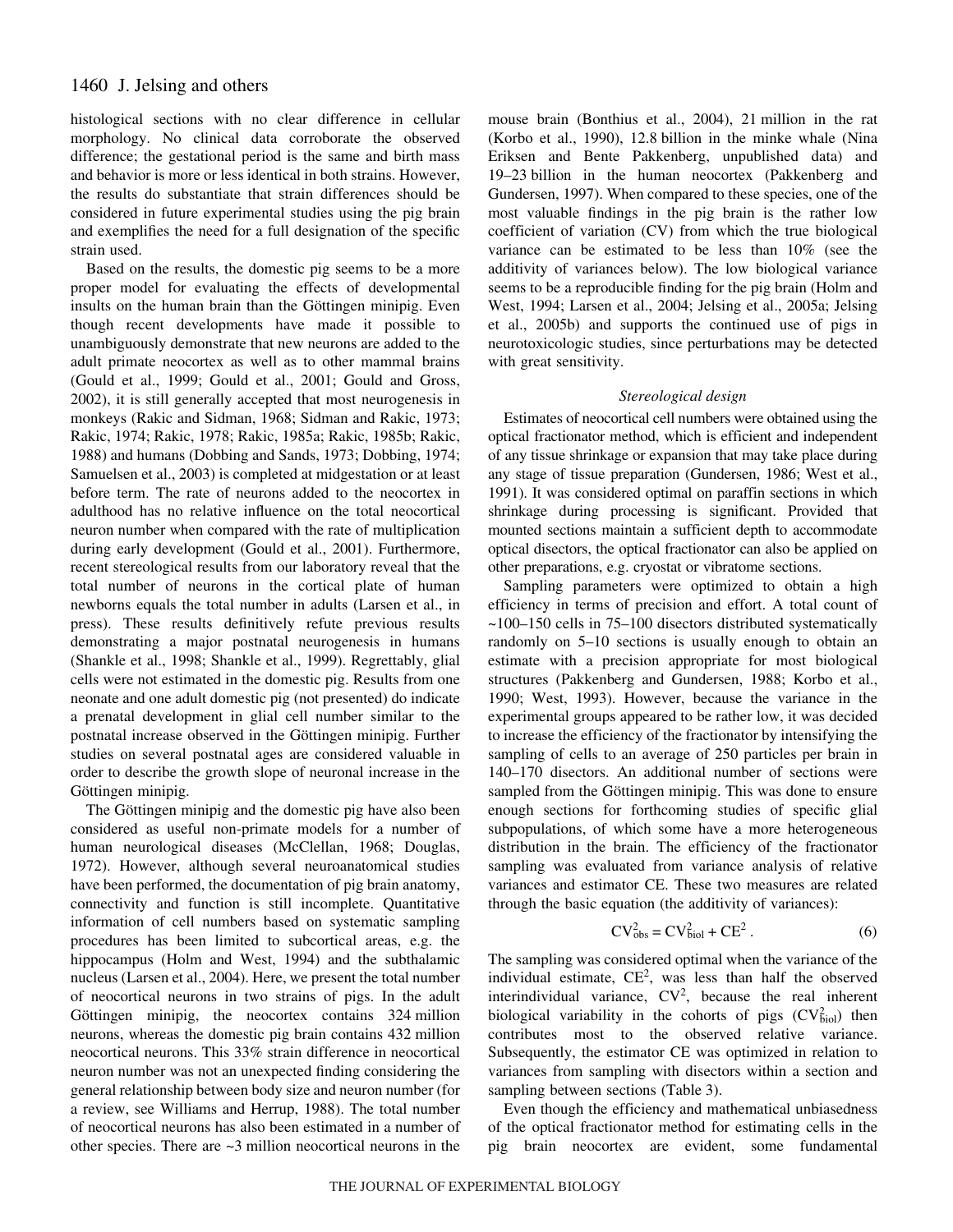requirements have to be fulfilled for a proper application (West, 1993). A first requirement is that the whole structure is accessible; secondly, one must be confident that all cells of interest can be identified unambiguously and that penetration of staining is complete throughout the thickness of the section. In the present study, a complete penetration of staining was optimized beforehand by registering the *z*-distribution of all cells. However, difficulty in distinguishing glial cells from neurons appeared when stained with the modified Giemsa method. This was especially true in the neonate brains, where the neuronal density was high and morphometric differences between cells were less pronounced. The lack of clear criteria for distinguishing neurons and glial cells in cortical regions has previously been a major problem for stereologists (Braendgaard et al., 1990; Davanlou and Smith, 2004) and may partly explain the somewhat lower hemispheric cell number published in a screening procedure of young Göttingen minipig (Jelsing et al., 2005a). Recently, a number of immunohistochemical markers have been evaluated in the pig brain (Lyck et al., 2006), and the combination of immunohistochemistry and stereology may provide a better approach for quantifying neurons and glial cell populations in future quantitative studies of the pig brain.

The authors would like to thank Skaerbaek Pig Slaughterhouse (Skaerbaek, Denmark) for donating the brains from adult domestic pigs. Thanks to the technical staff at the Research Laboratory for Stereology and Neuroscience, especially Susanne Sørensen and Hans Jørgen Jensen. The study received financial support from the Lundbeck Foundation and the Gangsted Foundation.

#### **References**

- **Bollen, P. and Ellegaard, L.** (1997). The Göttingen minipig in pharmacology and toxicology. *Pharmacol. Toxicol*. **80**, 3-4.
- **Bollen, P. J. A., Hansen, A. K. and Rasmussen, H. J.** (2000). *The Laboratory Swine.* Boca Raton: CRC Press.
- **Bonthius, D. J., McKim, R., Koele, L., Harb, H., Karacay, B., Mahoney, J. and Pantazis, N. J.** (2004). Use of frozen sections to determine neuronal number in the murine hippocampus and neocortex using the optical disector and optical fractionator. *Brain Res. Brain Res. Protoc*. **14**, 45-57.
- **Book, S. A. and Bustad, L. K.** (1974). The fetal and neonatal pig in biomedical research. *J. Anim. Sci*. **38**, 997-1002.
- **Bourgeois, J. P., Goldman-Rakic, P. S. and Rakic, P.** (1994). Synaptogenesis in the prefrontal cortex of rhesus monkeys. *Cereb. Cortex* **4**, 78-96.
- **Braendgaard, H., Evans, S. M., Howard, C. V. and Gundersen, H. J.** (1990). The total number of neurons in the human neocortex unbiasedly estimated using optical disectors. *J. Microsc*. **157**, 285-304.
- **Damm Jorgensen, K.** (1998). Teratogenic activity of tretionin in the Göttingen minipig. *Scand. J. Lab. Anim. Sci*. **25**, 235-243.
- **Davanlou, M. and Smith, D. F.** (2004). Unbiased stereological estimation of different cell types in rat cerebral cortex. *Image Anal. Stereol*. **23**, 1-12.
- **Dickerson, J. W. T. and Dobbing, J.** (1966). Prenatal and postnatal growth and development of the central nervous system of the pig. *Proc. R. Soc. Lond. B Biol. Sci.* **166**, 384-395.
- **Dobbing, J.** (1974). The later development of the brain and its vulnerability. In *Scientific Foundation of Paediatrics* (ed. J. A. Davis and J. Dobbing), pp. 565-577. Philadelphia: Saunders.
- **Dobbing, J. and Sands, J.** (1973). Quantitative growth and development of human brain. *Arch. Dis. Child*. **48**, 757-767.
- **Dobbing, J. and Sands, J.** (1979). Comparative aspects of the brain growth spurt. *Early Hum. Dev*. **3**, 79-83.
- **Dorph-Petersen, K. A., Nyengaard, J. R. and Gundersen, H. J.** (2001). Tissue shrinkage and unbiased stereological estimation of particle number and size. *J. Microsc*. **204**, 232-246.
- **Douglas, W. R.** (1972). Of pigs and men and research: a review of applications and analogies of the pig, *Sus Scrofa*, in human medical research. *Space Life Sci*. **3**, 226-234.
- **Fang, M., Li, J., Gong, X., Antonio, G., Lee, F., Kwong, W. H., Wai, S. M. and Yew, D. T.** (2005). Myelination of the pig's brain: a correlated MRI and histological study. *Neurosignals* **14**, 102-108.
- **Feinstein, R. E., Westergren, E., Bucht, E., Sjoberg, H. E. and Grimelius, L.** (1996). Estimation of the C-cell numbers in rat thyroid glands using the optical fractionator. *J. Histochem. Cytochem*. **44**, 997-1003.
- **Flynn, T. J.** (1984). Developmental changes of myelin-related lipids in brain of miniature swine. *Neurochem. Res*. **9**, 935-945.
- **Glodek, P.** (1986). Breeding program and population standards of the Göttingen miniature swine. In *Swine in Biomedical Research* (ed. M. E. Tumbleson), pp. 23-28. New York: Plenum Press.
- **Gould, E. and Gross, C. G.** (2002). Neurogenesis in adult mammals: some progress and problems. *J. Neurosci*. **22**, 619-623.
- **Gould, E., Reeves, A. J., Graziano, M. S. and Gross, C. G.** (1999). Neurogenesis in the neocortex of adult primates. *Science* **286**, 548-552.
- **Gould, E., Vail, N., Wagers, M. and Gross, C. G.** (2001). Adult-generated hippocampal and neocortical neurons in macaques have a transient existence. *Proc. Natl. Acad. Sci. USA* **98**, 10910-10917.
- **Gundersen, H. J.** (1978). Estimators of the number of objects per area unbiased by edge effects. *Microsc. Acta* **81**, 107-117.
- **Gundersen, H. J.** (1986). Stereology of arbitrary particles. A review of unbiased number and size estimators and the presentation of some new ones, in memory of William R. Thompson. *J. Microsc*. **143**, 3-45.
- **Gundersen, H. J. and Jensen, E. B.** (1987). The efficiency of systematic sampling in stereology and its prediction. *J. Microsc*. **147**, 229-263.
- **Gundersen, H. J., Jensen, E. B., Kieu, K. and Nielsen, J.** (1999). The efficiency of systematic sampling in stereology – reconsidered. *J. Microsc*. **193**, 199-211.
- **Holm, I. E. and West, M. J.** (1994). Hippocampus of the domestic pig: a stereological study of subdivisional volumes and neuron numbers. *Hippocampus* **4**, 115-125.
- **Jelsing, J., Olsen, A. K., Cumming, P., Gjedde, A., Hansen, A. K., Arnfred, S., Hemmingsen, R. and Pakkenberg, B.** (2005a). A volumetric screening procedure for the Göttingen minipig brain. *Exp. Brain Res*. **162**, 428-435.
- **Jelsing, J., Rostrup, E., Markenroth, K., Paulson, O. B., Gundersen, H. J., Hemmingsen, R. and Pakkenberg, B.** (2005b). Assessment of in vivo MR imaging compared to physical sections in vitro – a quantitative study of brain volumes using stereology. *Neuroimage* **26**, 57-65.
- **Jones, N. A., Field, T., Davalos, M. and Hart, S.** (2004). Greater right frontal EEG asymmetry and nonemphathic behavior are observed in children prenatally exposed to cocaine. *Int. J. Neurosci*. **114**, 459-480.
- **Kjellmer, I., Thordstein, M. and Wennergren, M.** (1992). Cerebral function in the growth-retarded fetus and neonate. *Biol. Neonate* **62**, 265-270.
- **Korbo, L., Pakkenberg, B., Ladefoged, O., Gundersen, H. J., Arlien-Soborg, P. and Pakkenberg, H.** (1990). An efficient method for estimating the total number of neurons in rat brain cortex. *J. Neurosci. Methods* **31**, 93-100.
- **Larsen, C. C., Larsen, K. B., Bogdanovic, N., Laursen, H., Græm, N., Samuelsen, G. B. and Pakkenberg, B.** (in press). Total number of cells in the human newborn telencephalic wall. *Neuroscience*
- **Larsen, M., Bjarkam, C. R., Ostergaard, K., West, M. J. and Sorensen, J. C.** (2004). The anatomy of the porcine subthalamic nucleus evaluated with immunohistochemistry and design-based stereology. *Anat. Embryol. (Berl)*. **208**, 239-247.
- **Lyck, L., Jelsing, J., Jensen, P. S., Lambertsen, K. L., Pakkenberg, B. and Finsen, B.** (2006). Immunohistochemical visualization of neurons and specific glial cells for stereological application in the porcine neocortex. *J. Neurosci. Methods* **152**, 229-242.
- **McClellan, R. O.** (1968). Applications of swine in biomedical research. *Lab. Anim. Care* **18**, 120-126.
- Pakkenberg, B. and Gundersen, H. J. (1988). Total number of neurons and glial cells in human brain nuclei estimated by the disector and the fractionator. *J. Microsc*. **150**, 1-20.
- Pakkenberg, B. and Gundersen, H. J. (1997). Neocortical neuron number in humans: effect of sex and age. *J. Comp. Neurol*. **384**, 312-320.